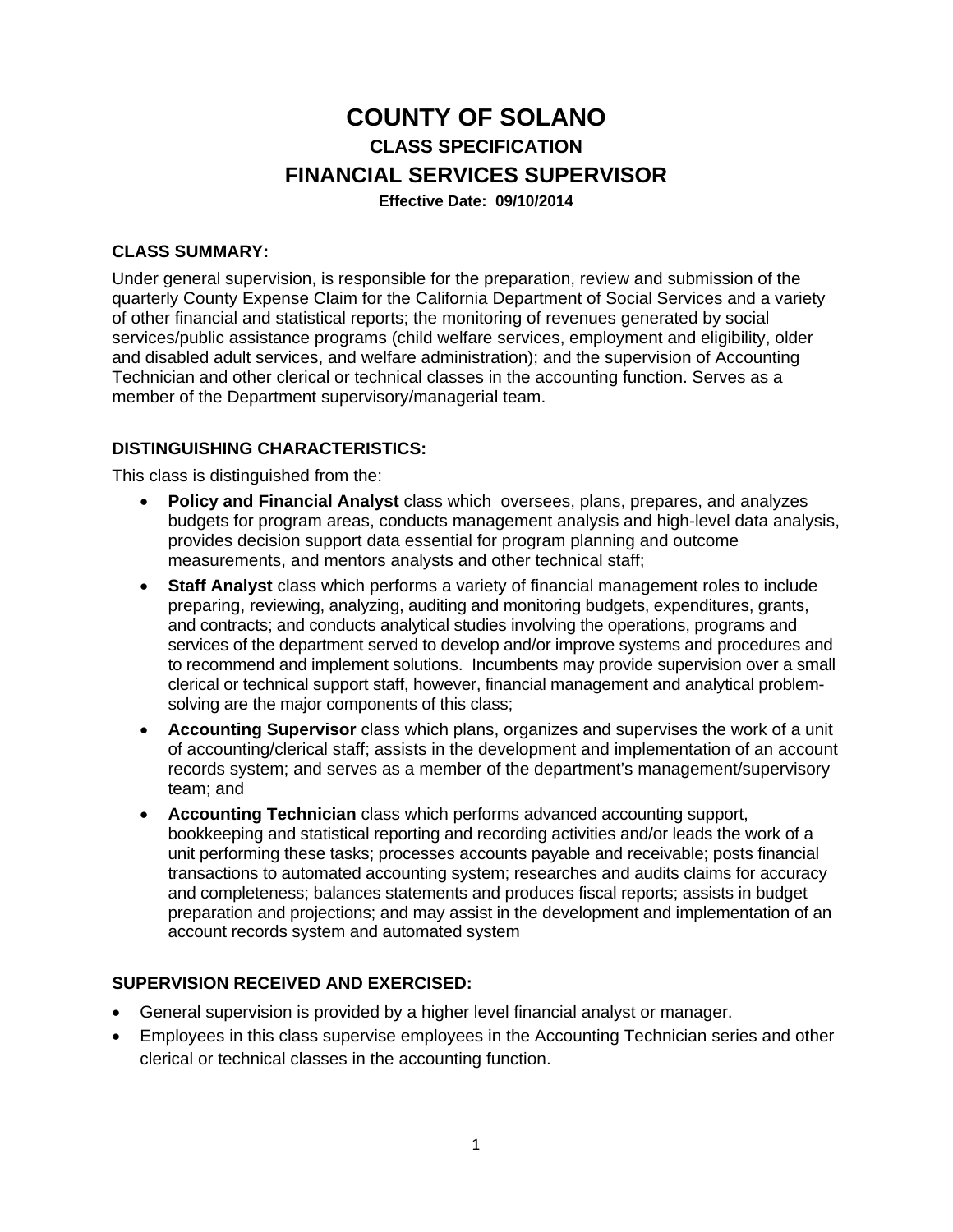**ESSENTIAL DUTIES:** This class specification represents the core area of responsibilities; specific position assignments will vary depending on the needs of the department.

- Prepares, reconciles, submits and monitors the Social Services County Expense Claim which is the mechanism for claiming federal and state reimbursement for Social Services Programs: supervises and reviews posting of monthly salary, benefits, and other expenditures; reconciles data posted with the County's Financial Accounting System monthly reports; oversees calculations to determine salary costs pools and allocation of expenditures; oversees the use of State programs codes used by program staff as the basis for claiming revenue; supervises and reviews the preparation of a variety of statistical and financial reports for use in the completion and submission of the quarterly Social Services County Expense Claim; analyses and monitors increase/decrease in administrative expenditures from previous quarter(s); trains others in regard to the requirements and processes for completing the Social Services County Expense Claim.
- Receives/monitors revenue generated as a result of the County Expense Claim and the CA 800 Public Assistance claims: tracks reimbursements against the total dollars claimed; calculates and distributes revenues; prepares deposit permits and journal vouchers to transfer revenue appropriate accounts and reconciles general ledger accounts to assure that revenue is recognized and transferred to correct budgeted revenue accounts; prepares invoices for revenue contracts; prepares and verifies claims, vouchers, accruals, and yearend closing entries; compares revenue advances with actual expenditures.
- Supervises the preparation and submission of State required statistical reports for Social Services Programs; supervises preparation and submission of claims for reimbursement of expenditures for other programs including CalWIN and In Home Supportive Services Public Authority;
- Oversees the preparation of claims for reimbursement of County expenditures for Public Assistance Programs/Categorical Aid Claims; develops, prepares, and justifies the budget for public assistance programs; develops, prepares, analyzes and justifies midyear and third quarter projections based on actual expenditures, expenditure patterns, and historical data; posts, reviews and reconciles claims; advises supervisor and other managers of changes in laws, rules, regulations and practices which impact public assistance programs; prepares year-end expenditure reports for public assistance programs; reconciles monthly expenditures in the CalWIN system with expenditures in the Integrated Fund Accounting System (IFAS) in coordination with the Auditor-Controller's Office.
- Performs specials projects such as preparing Mock County Expense Claims, used to forecast annual revenue for the social services programs, assuming primary responsibility for preparing the Schedule of Expenditures of Federal Awards (SEFA) for social services/public assistance programs, providing budgetary support services; serving as a point of contact for the County's Single Audit staff and for California Department of Social Services auditors for matters concerning the County Expense Claim and the CA 800 claims; and meeting with representatives of other departments and agencies to exchange information pertaining to fiscal policies and procedures.
- Performs supervisory duties over Accounting Technician and other related classes such as:
	- assigning work and organizing, planning and scheduling staff's work activities and deadlines;
	- establishing standards for acceptable work products and evaluating performance;
	- monitoring work in progress, reviewing completed work and recognizing employees' work efforts and accomplishments;
	- responding to employee concerns and problems;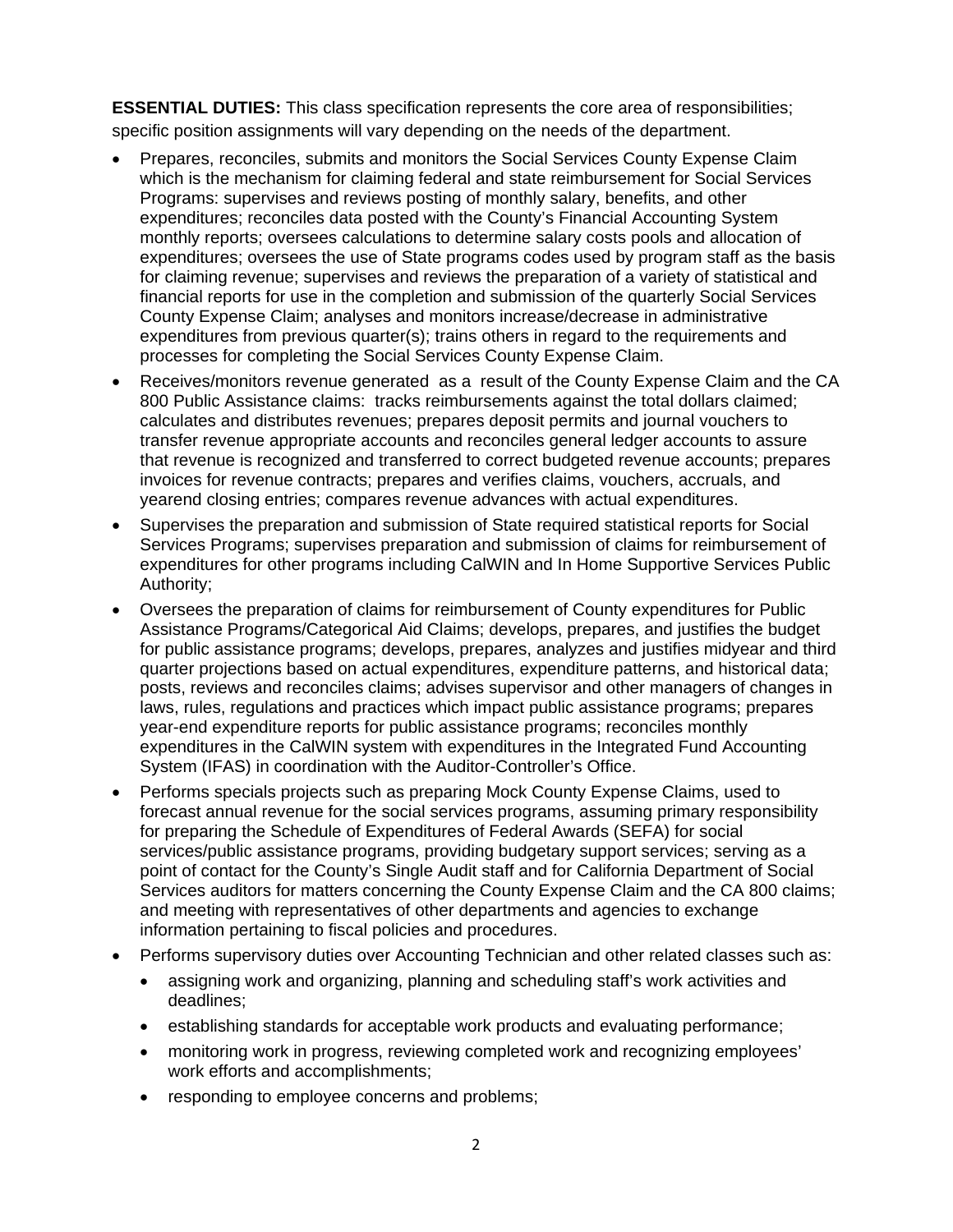- proposing disciplinary actions;
- interviewing applicants and recommending selections;
- providing career development mentoring and recommending training and career development opportunities;
- ensuring that employees are properly trained and that they are scheduled for or have received required training or needed formal training;
- providing instruction and/or guidance to employees in handling difficult or complex work problems, including providing supervision/oversight for complex state and federal reporting and claiming functions;
- reviewing and approving timesheets and requests for leave; and
- communicating, supporting and enforcing County and Department policies and procedures including those related to equal opportunity and to safety.
- Assists management in the administration of the unit by:
	- participating in the administration of the unit's budget by submitting budget recommendations, monitoring expenditures and approving routine purchases;
	- responding to customer complaints and recommending changes to improve customer service;
	- reviewing work unit procedures, practices and work methods to increase the effectiveness and efficiency of operations;
	- monitoring the achievement of goals and objectives of the unit; and
	- assisting in the evaluation of department programs and operations.
- Performs other duties of a similar nature or level as assigned.

# **EDUCATION AND EXPERIENCE:**

 **Education:** Associate's degree or higher from an accredited college with a major in accounting, finance, business administration, or a closely related field;

#### **AND**

 **Experience:** Three years of full-time paid financial record keeping work in a fiscal or accounting area that requires knowledge of health/social services programs and claiming procedures.

**Note:** An additional two years of experience may substitute for the required AA degree as long as the applicant has completed at least three accounting, finance or business administration classes at an accredited college.

# **LICENSING, CERTIFICATION AND REGISTRATION REQUIREMENTS**:

 Applicants may be required to possess a valid California Driver's License, Class C. **Note:** If required, this license must be kept current while employed in this class.

# **REQUIRED KNOWLEDGE, SKILLS AND ABILITIES:**

#### **Knowledge of:**

 Standard and accepted principles and practices of supervision, leadership, motivation, team building, organization, training, and conflict resolution.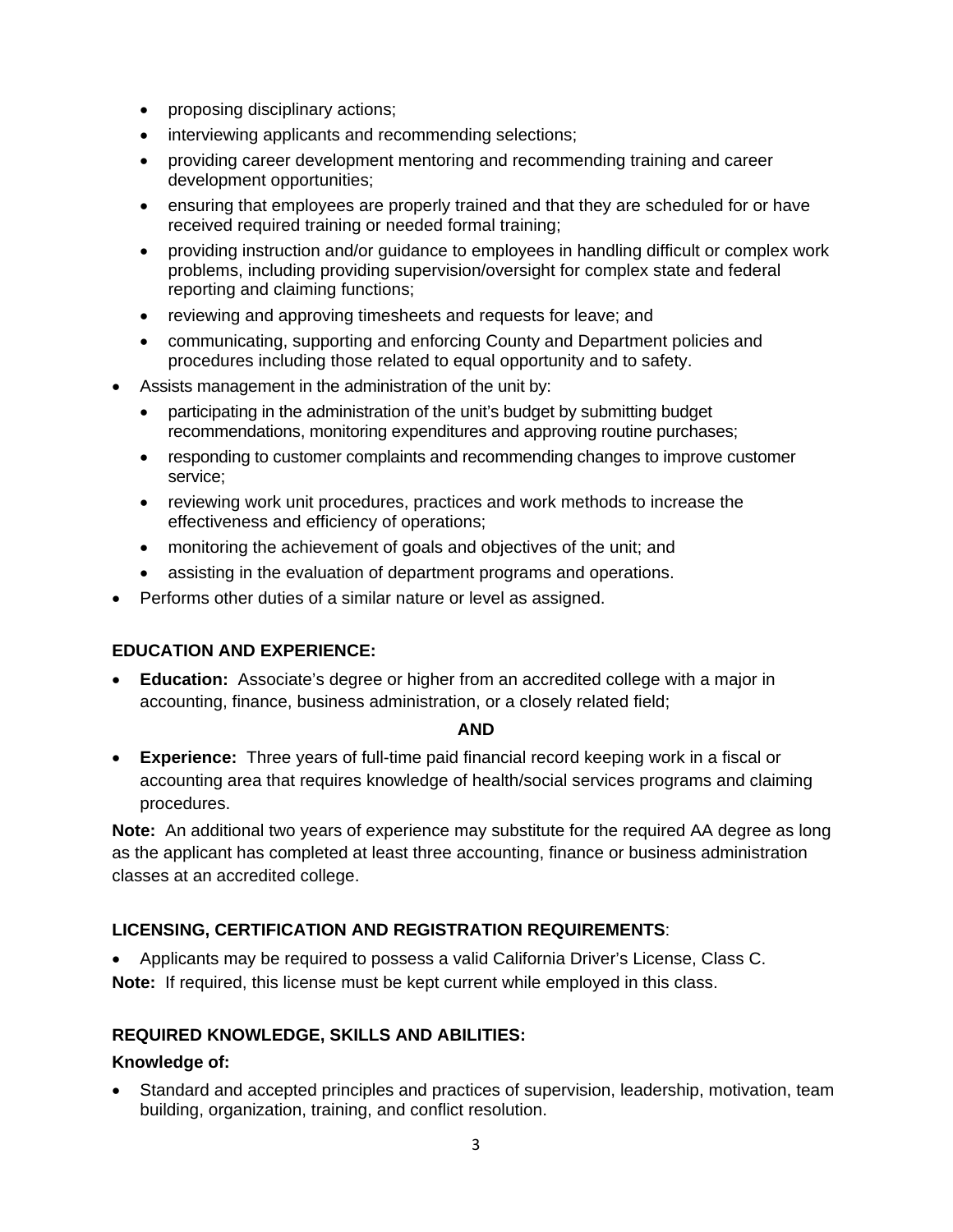- Social services and public assistance claiming procedures, processes and regulations.
- Principles and practices of auditing, budgeting, cost analysis, and fiscal management.
- Practices and techniques of administrative and statistical analysis, statistical report preparation, and graphic presentation of analysis.
- Oral communication techniques to include presentations to groups of various sizes in a positive, inclusive, and motivational manner.
- Customer service techniques for dealing with customers.
- English composition, spelling, grammar, vocabulary, and punctuation for both written and oral communications.
- Formats and appropriate terminology for written communications such as business correspondence, policies, procedures and narrative reports.
- Basic mathematics for developing, preparing and completing numerical, budgetary, and/or statistical reports.
- Standard office procedures, practices, equipment, personal computers, and software.

#### **Skill and/or Ability to:**

- Supervise, evaluate, train, and develop staff and organize their work.
- Research laws, regulations, procedures and/or technical reference materials; analyze, evaluate and interpret the data gathered; draw logical conclusions; develop reasonable and deliverable options, make appropriate recommendations; and implement the resultant change effectively.
- Manage a variety of simultaneous work projects and carry them through to successful completion.
- Communicate information and ideas clearly and concisely, both orally and in writing.
- Work with and speak to various cultural and ethnic individuals and groups in a tactful and effective manner.
- Establish and maintain effective working relationships with those contacted in the performance of required duties.
- Represent the office in meetings with representatives from various County and non-County organizations.
- Establish good relationships and provide customer service that meets unit goals and expectations.
- Prepare a variety of written communications to include reports, policies and procedures.
- Maintain accurate records and document actions taken.
- Gather and analyze statistical data and prepare comprehensive statistical reports.
- Perform a variety of technical and specialized tasks and functions in an independent, competent and timely manner.
- Maintain confidentiality of records and information per pertinent laws/regulations.
- Use modern office equipment to include computers and related software applications.